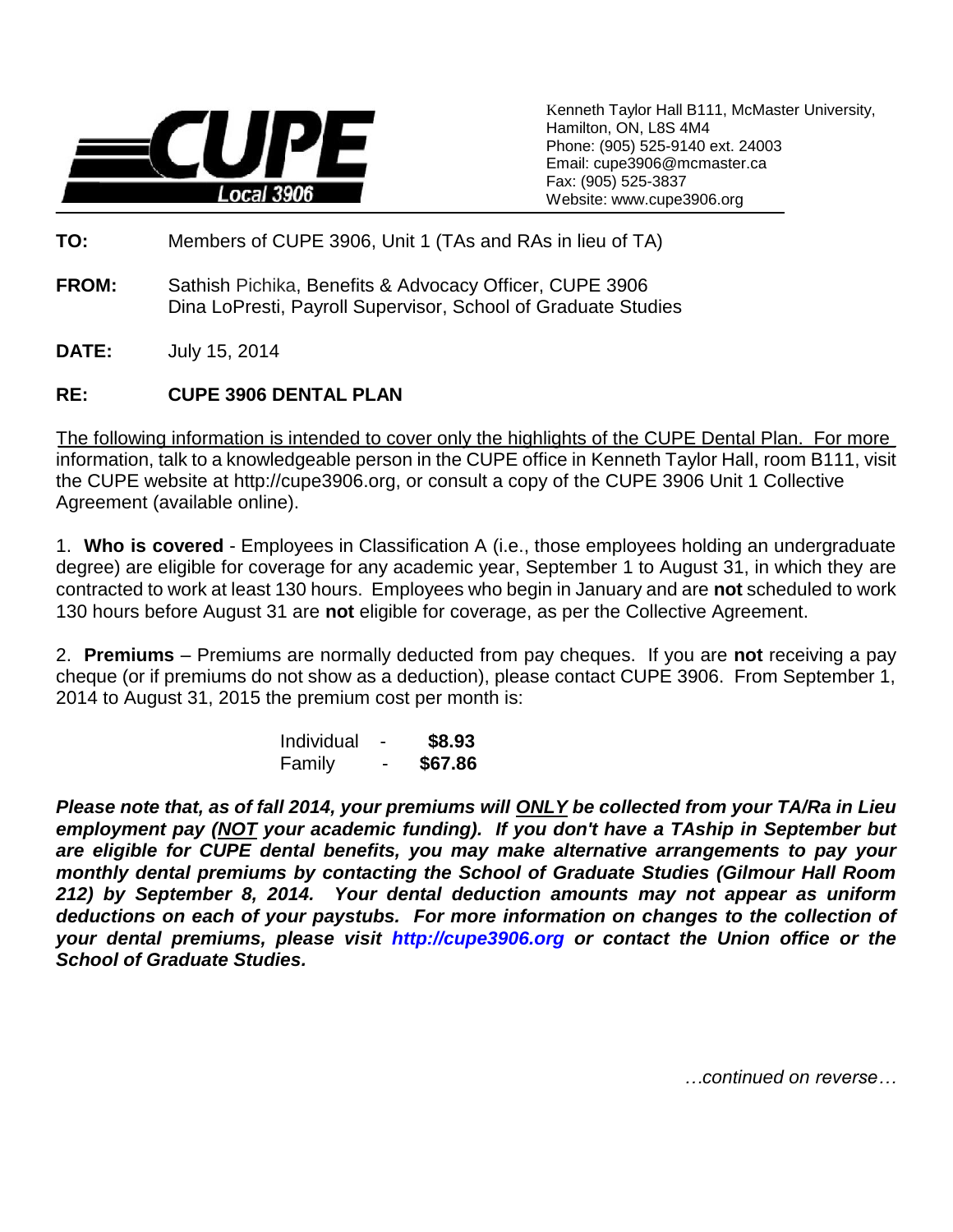

Kenneth Taylor Hall B111, McMaster University, Hamilton, ON, L8S 4M4 Phone: (905) 525-9140 ext. 24003 Email: cupe3906@mcmaster.ca Fax: (905) 525-3837 Website: www.cupe3906.org

3. **Opt-out Provisions** - You may opt-out of the Dental Plan by completing the 'CUPE DENTAL PLAN OPT-OUT AUTHORIZATION' and by providing the required *proof of coverage* [normally a letter or Insurance ID card from the employer or insurance provider, which **clearly** indicates that dental coverage is in effect for **you** (i.e., **your name** is listed on the document)]. Once approved, the opt-out will remain in effect until August 31, 2015. If this coverage is cancelled, you should contact CUPE to discuss your options. You must submit the 'OPT-OUT' form and 'proof of coverage' to the CUPE 3906 Office (Kenneth Taylor Hall B111) by **Monday September 8, 2014**. Opt-outs must be completed **EACH YEAR** to keep your opt-out status valid. *Please note that the opt-out deadlines adhere strictly to the September change in coverage period regardless of any changes to the schedule of your premium payments via Grad Studies Payroll.* 

4. **Family Coverage** - Family coverage is available for both spouse (married, common-law, or same sex) and children. To activate coverage, complete the 'CUPE DENTAL PLAN FAMILY COVERAGE ENROLLMENT AUTHORIZATION' and the attached dependent information form. Once approved, family coverage will remain in effect until August 31, 2015. You must submit the form to the CUPE 3906 Office (Kenneth Taylor Hall B111) by **Monday September 8, 2014**, and forms must be completed **EACH YEAR** in order to keep your family coverage valid. Any change(s) to those enrolled must be made through CUPE 3906. *Please note that the deadlines for family enrolment adhere strictly to the September change in coverage period regardless of any changes to the schedule of your premium payments via Grad Studies Payroll.* 

5. **Deadlines** - **Changes/renewal of coverage status must be made every year and are permitted**  *only* **in September.** Please ensure the completed forms and any required documents are submitted to the CUPE 3906 Office by **September 8, 2014** to ensure that your status is effective September 1. **'Opt-Out' or 'Family Coverage' forms received by September 8 will take effect on September 1. Submissions received from September 9 to September 30 will take effect on October 1. Except in exceptional circumstances,** *there will be NO changes permitted after September 30. Please note that this is still the case regardless of any changes to member premium collection schedules due to the implementation of the MOSAIC payroll system.*

**CUPE Dental Plan forms, including opt-out, family coverage and claim forms, are available at the CUPE 3906 Office (Kenneth Taylor Hall B111), or in PDF format at http://cupe3906.org.**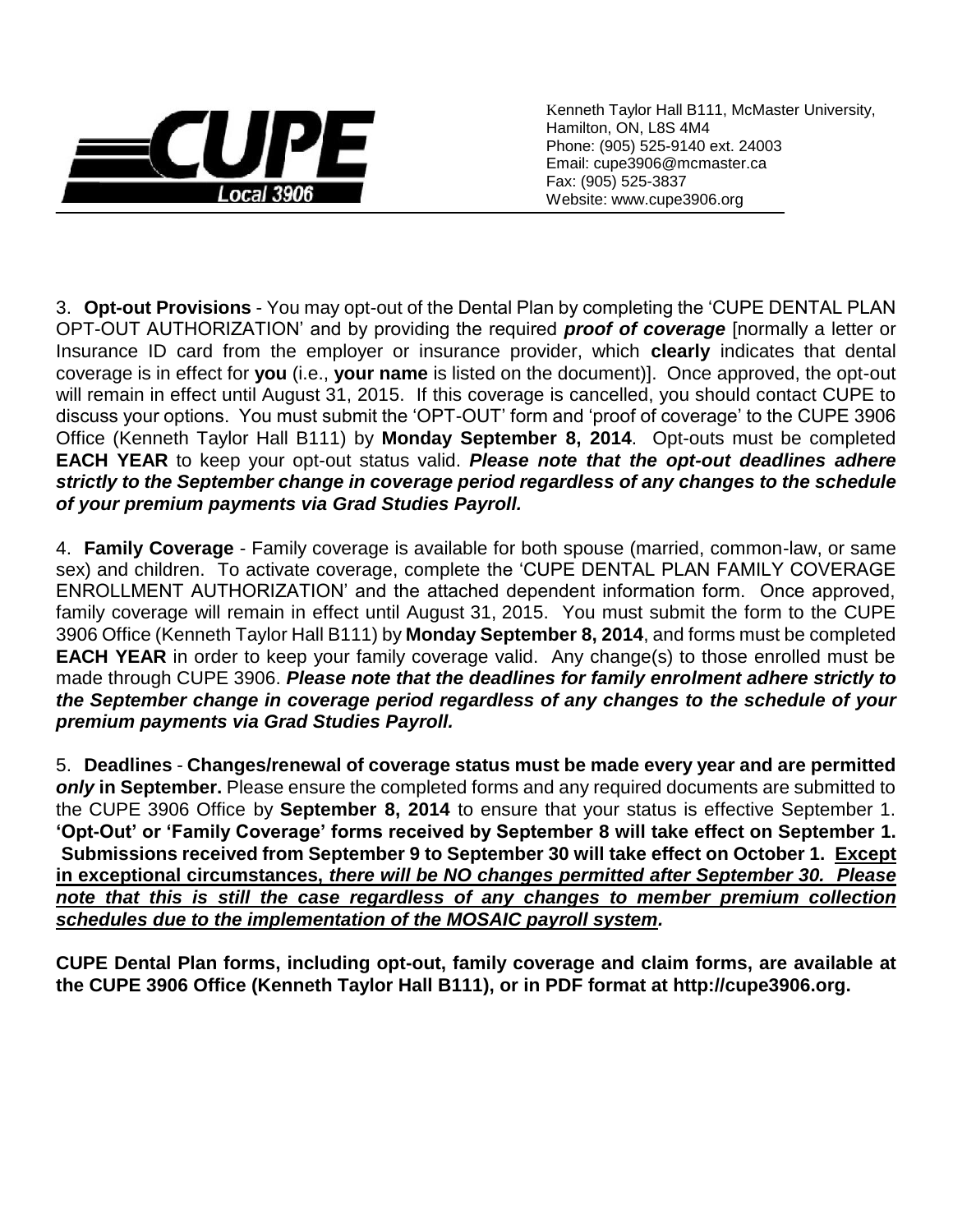

Kenneth Taylor Hall B111, McMaster University 1280 Main Street W., Hamilton, ON L8S 4M4 Phone: (905) 525-9140 ext. 24003 Email: administrator@cupe3906.org Fax: (905) 525-3837 Website: http://cupe3906.org

## **CUPE 3906 DENTAL PLAN: UNIT 1 FAMILY COVERAGE ENROLMENT**

| Please complete the following: |                                                                 |
|--------------------------------|-----------------------------------------------------------------|
| Name (please print):           | <b>CHANGE OF STATUS FORMS</b><br><b>MUST BE COMPLETED EVERY</b> |
| <b>Employee Number:</b>        | YEAR.                                                           |
| Department:                    |                                                                 |
| Date:                          |                                                                 |
| <b>E-mail Address:</b>         |                                                                 |

**Coverage for Immediate Family Members: Eligibility: Spouse (Married, Common-Law, Same Sex), Children**

**I wish to be enrolled for full family benefits under the CUPE Dental Plan. I understand that I am responsible for the difference between the individual premium and family premium as well as my normal contributions toward premium and administrative costs. My monthly total will be \$67.86, to be paid from my TA/RA in lieu pay and/or via direct payment to the University\*. I authorize my employer, McMaster University, to deduct these contributions from my pay.**

Signature: **Date: Date: Date: Date:** 

# **Please complete the attached form for all family members to be enrolled.**

**PLEASE NOTE: These names will be passed on to Equitable Life to ensure coverage. A copy of this form will be kept at both CUPE 3906, and at Graduate Studies, McMaster University.** 

**<sup>\*</sup>As such, please note that these contributions may not therefore appear as uniform deductions from paycheque to paycheque. The total Unit 1 family dental premium contributions will not exceed \$814.32 per member per academic year (Sept. to Aug.).**